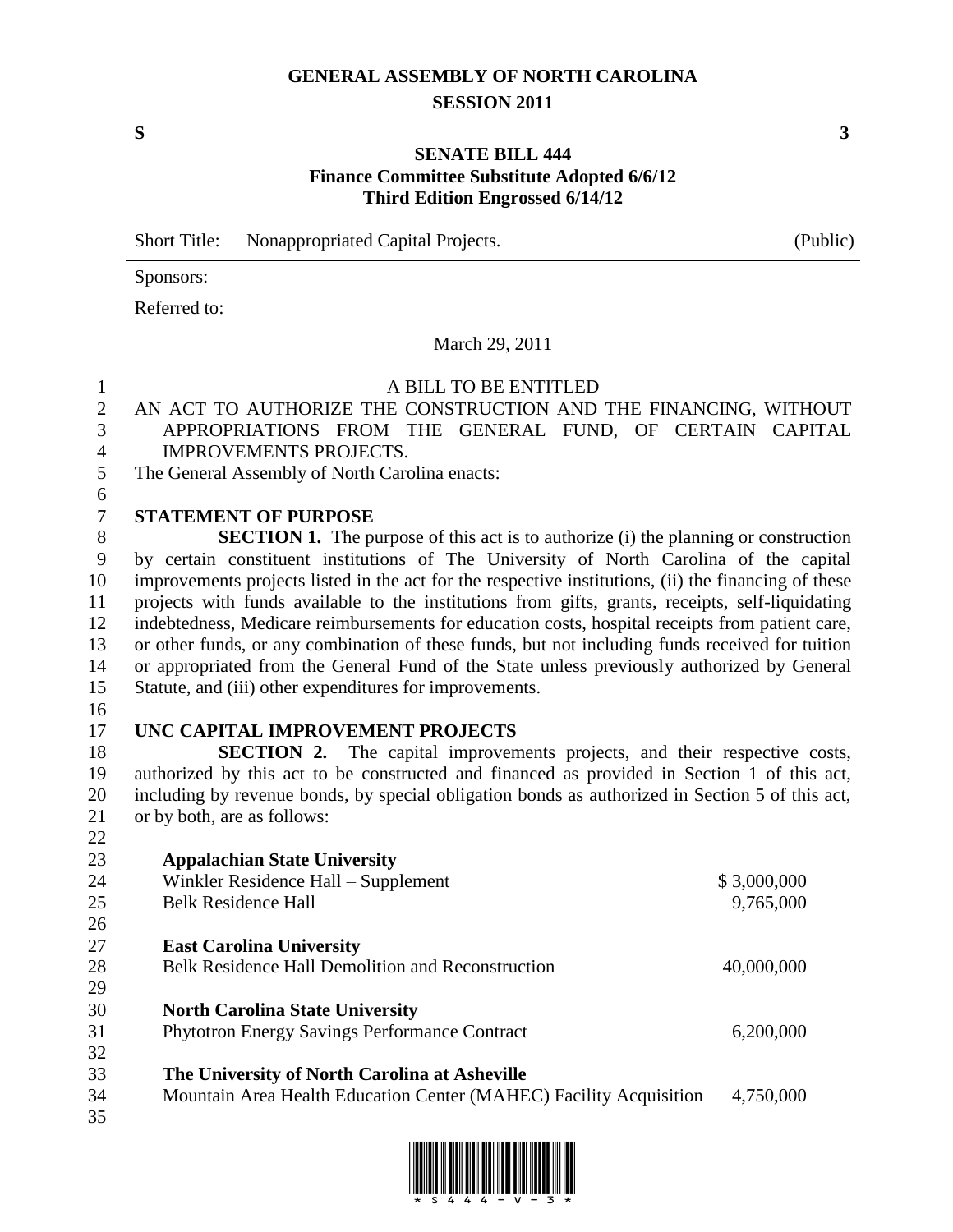|                  | <b>General Assembly Of North Carolina</b>                                                            | <b>Session 2011</b> |  |
|------------------|------------------------------------------------------------------------------------------------------|---------------------|--|
| $\mathbf{1}$     | The University of North Carolina at Chapel Hill                                                      |                     |  |
| $\mathbf{2}$     | Chilled Water Infrastructure Improvements                                                            | 11,700,000          |  |
| $\mathfrak{Z}$   | Steam and Hot Water Infrastructure Improvements                                                      | 12,000,000          |  |
| $\overline{4}$   | Craige Parking Deck - Supplement                                                                     | 8,000,000           |  |
| 5                |                                                                                                      |                     |  |
| 6                | The University of North Carolina at Charlotte                                                        |                     |  |
| $\boldsymbol{7}$ | <b>Campus Infrastructure Development</b>                                                             | 49,500,000          |  |
| $8\,$            | <b>Residence Hall Phase XII</b>                                                                      | 38,407,410          |  |
| 9                | Cedar/Hickory/Sycamore (Phase IV-A) Renovation                                                       | 10,000,000          |  |
| 10<br>11         | The University of North Carolina at Greensboro                                                       |                     |  |
| 12               | 1600 W. Lee Street Parking Lot Improvements                                                          | 3,432,000           |  |
| 13               | Reynolds and Grogan Residence Hall Renovation                                                        | 16,640,000          |  |
| 14               |                                                                                                      |                     |  |
| 15               | <b>Winston-Salem State University</b>                                                                |                     |  |
| 16               | Restore the Core - Phase I (Hill Hall)                                                               | 13,500,000          |  |
| 17               | New Student Housing Building 1 Acquisition                                                           | 14,500,000          |  |
| 18               | North Campus Acquisitions and Improvements                                                           | 7,000,000           |  |
| 19               |                                                                                                      |                     |  |
| 20               | The capital improvements projects, and their respective costs,<br><b>SECTION 3.</b>                  |                     |  |
| 21               | authorized by this act to be planned and financed as provided in Section 1 of this act, including    |                     |  |
| 22               | by revenue bonds, by special obligation bonds as authorized in Section 5 of this act, or by both,    |                     |  |
| 23               | are as follows:                                                                                      |                     |  |
| 24               |                                                                                                      |                     |  |
| 25               | <b>North Carolina A&amp;T State University</b>                                                       |                     |  |
| 26               | <b>New Student Center</b>                                                                            | \$5,000,000         |  |
| 27               | Williams Dining Hall Kitchen Replacement                                                             | 500,000             |  |
| 28               |                                                                                                      |                     |  |
| 29               | <b>North Carolina Central University</b>                                                             |                     |  |
| 30               | New - Student Health Services Center - Phase 1                                                       | 700,000             |  |
| 31               |                                                                                                      |                     |  |
| 32               | The University of North Carolina at Chapel Hill                                                      |                     |  |
| 33               | Athletic Facilities Master Plan and Phase 1 Improvements                                             | 5,000,000           |  |
| 34               | Odum Village Replacement                                                                             | 5,000,000           |  |
| 35               |                                                                                                      |                     |  |
| 36               | <b>Winston-Salem State University</b>                                                                |                     |  |
| 37               | Restore the Core – Phase II (Hauser, Pegram, Physical Plant)                                         | 1,500,000           |  |
| 38               |                                                                                                      |                     |  |
| 39               | <b>SECTION 4.</b> At the request of the Board of Governors of The University of North                |                     |  |
| 40               | Carolina and upon determining that it is in the best interest of the State to do so, the Director of |                     |  |
| 41               | the Budget may authorize an increase or decrease in the cost of, or a change in the method of,       |                     |  |
| 42               | funding the projects authorized by this act. In determining whether to authorize a change in cost    |                     |  |
| 43               | or funding, the Director of the Budget may consult with the Joint Legislative Commission on          |                     |  |
| 44               | Governmental Operations.                                                                             |                     |  |
| 45               | <b>SECTION 5.</b> Pursuant to G.S. 116D-26, the Board of Governors may issue, subject                |                     |  |
| 46               | to the approval of the Director of the Budget, at one time or from time to time, special             |                     |  |
| 47               | obligation bonds of the Board of Governors for the purpose of paying all or any part of the cost     |                     |  |
| 48               | of acquiring, constructing, or providing for the projects authorized by Section 2 and Section 3      |                     |  |
| 49               | of this act. The maximum principal amount of bonds to be issued shall not exceed the specified       |                     |  |
| 50               | project costs in Section 2 and Section 3 of this act plus five percent (5%) of such amount to pay    |                     |  |

issuance expenses, fund reserve funds, pay capitalized interest, and pay other related additional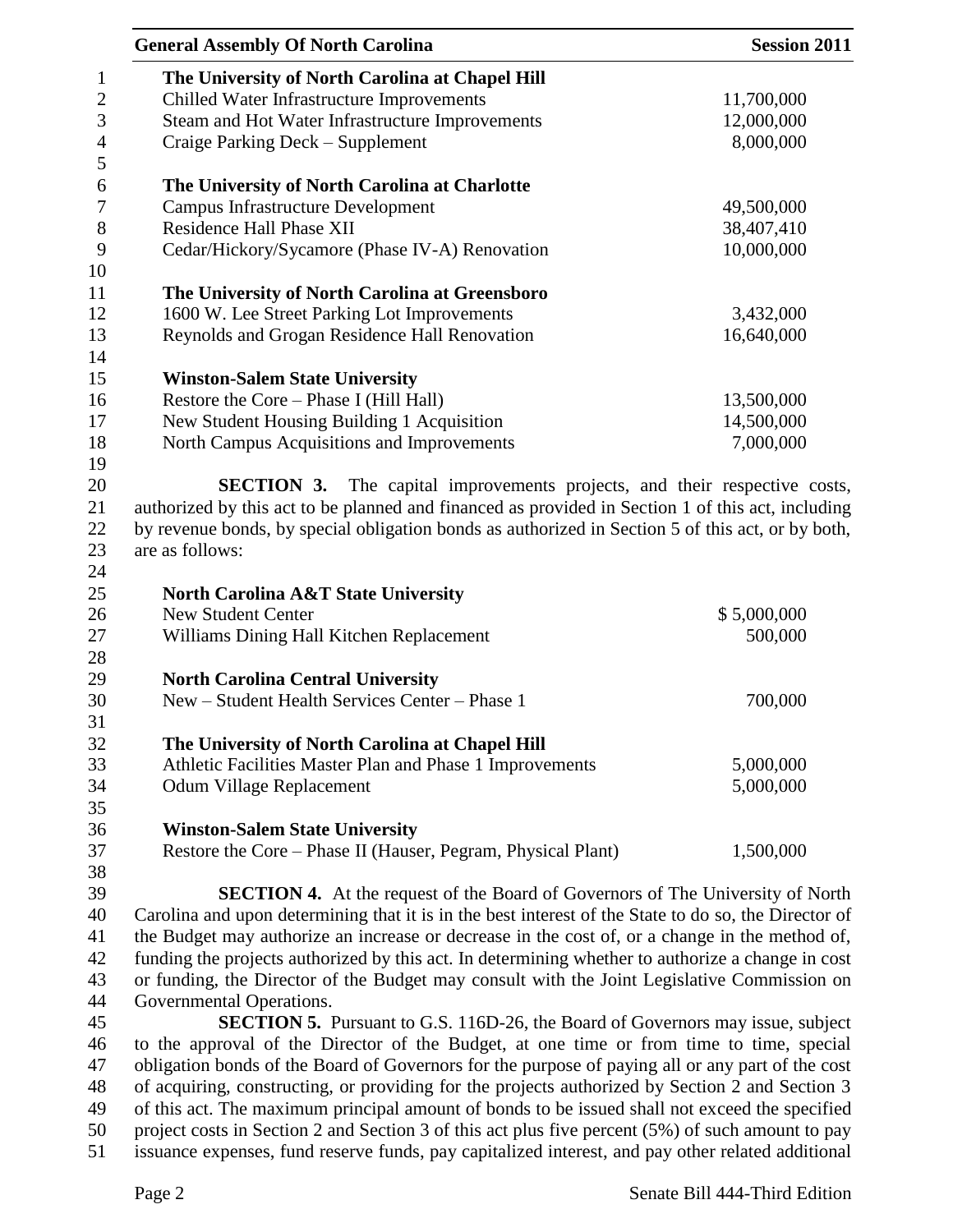#### General Assembly Of North Carolina **Session 2011**

 costs, plus any increase in the specific project costs authorized by the Director of the Budget pursuant to Section 4 of this act.

 **SECTION 6.** With respect to UNC-Chapel Hill's Chilled Water Infrastructure Improvements capital project, the institution may accomplish construction and financing notwithstanding the requirement in G.S. 116D-22(5) as to location at the institution and may accomplish the project either through (i) direct ownership of the project or (ii) an arrangement with Orange Water and Sewer Authority.

 **SECTION 7.** With respect to Winston-Salem State University's New Student Housing Building 1 Acquisition project, the institution may accomplish construction, acquisition, and financing through arrangements to, from, and with Winston-Salem State University Foundation, Inc., and Winston-Salem State University Housing Foundation, LLC.

 **SECTION 8.** With respect to Winston-Salem State University's South Campus Acquisitions and Improvements project, the institution may accomplish construction, acquisition, and financing notwithstanding the requirement in G.S. 116D-22(5) as to location at the institution and either through (i) direct ownership of the project or (ii) by participation in a long-term agreement with the City of Winston-Salem.

**SECTION 9.** G.S. 18B-1006(a) reads as rewritten:

 "(a) School and College Campuses. – No permit for the sale of malt beverages, unfortified wine, or fortified wine shall be issued to a business on the campus or property of a public school or college, other than at a regional facility as defined by G.S. 160A-480.2 operated by a facility authority under Part 4 of Article 20 of Chapter 160A of the General Statutes except for a public school or college function, unless that business is a hotel or a nonprofit alumni organization with a mixed beverages permit or a special occasion permit. This subsection shall not apply on property owned by a local board of education which was leased for 99 years or more to a nonprofit auditorium authority created prior to 1991 whose governing board is appointed by a city board of aldermen, a county board of commissioners, or a local school board. This subsection shall also not apply to the constituent institutions of The University of North Carolina with respect to the sale of beer and wine at (i) performing arts centers located on property owned or leased by the institutions if the seating capacity does not exceed 2,000 seats, or toseats; (ii) any golf courses owned or leased by the institutions and open to the public for use.use; or (iii) any stadiums that support a NASCAR-sanctioned one-fourth-mile asphalt flat oval short track, are owned or leased by the institutions, and limit the sale of malt beverages, unfortified wine, or fortified wine to events that are not sponsored or funded by the institutions."

## **NON-GENERAL FUND CAPITAL IMPROVEMENT AUTHORIZATIONS**

 **SECTION 10.** The General Assembly authorizes the following capital projects to be funded with receipts or from other non-General Fund sources available to the appropriate department:

| 40 |                                                  | <b>Amount of Non-General Fund</b>                   |           |  |
|----|--------------------------------------------------|-----------------------------------------------------|-----------|--|
| 41 | <b>Name of Project</b>                           | <b>Funding Authorized for FY 2012-2013</b>          |           |  |
| 42 | Department of Public Safety                      |                                                     |           |  |
| 43 | <b>Training Site Improvements</b>                |                                                     | \$620,000 |  |
| 44 | <b>Aviation Facilities Improvements</b>          |                                                     | 600,000   |  |
| 45 | <b>Logistics Facilities Improvements</b>         |                                                     | 310,000   |  |
| 46 | Career Tech. Ed. Ctr. - Stonewall Jackson Y.D.C. |                                                     | 163,332   |  |
| 47 | Storage Sheds – Statewide                        |                                                     | 51,765    |  |
| 48 | <b>Readiness Centers Improvements</b>            |                                                     | 40,000    |  |
| 49 |                                                  | Track and Field Facility – Stonewall Jackson Y.D.C. | 161,046   |  |
| 50 |                                                  |                                                     |           |  |
|    |                                                  |                                                     |           |  |

Department of Agriculture

Senate Bill 444-Third Edition **Page 3** and the senate Bill 444-Third Edition